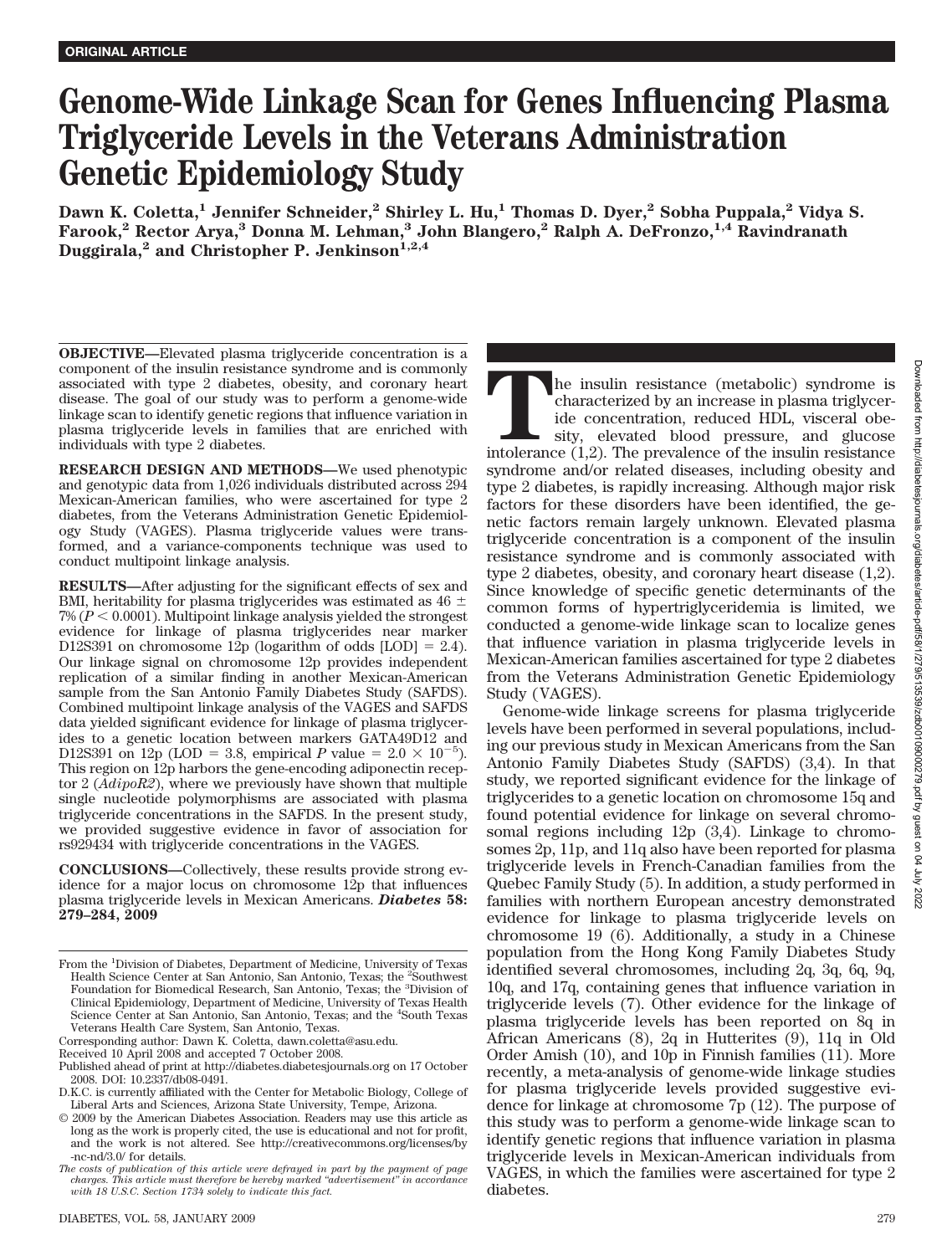#### TABLE 1

Distribution of relative pairs by category in the VAGES and SAFDS families

| Relative pair                          | Relationship<br>coefficient* | Number of VAGES<br>pairs† | Number of SAFDS<br>pairs‡ |
|----------------------------------------|------------------------------|---------------------------|---------------------------|
| Parent-offspring                       | 0.5                          | 416                       | 463                       |
| <b>Siblings</b>                        | 0.5                          | 1,003                     | 586                       |
| Grandparent-grandchild                 | 0.25                         | 19                        | 123                       |
| Avuncular                              | 0.25                         | 184                       | 810                       |
| Half-siblings                          | 0.25                         | 47                        | 88                        |
| First and second cousins               | 0.15625                      |                           | 20                        |
| Double first cousins                   | 0.25                         |                           | 10                        |
| Great grandparent-grandchild           | 0.125                        |                           | 12                        |
| Grand avuncular                        | 0.125                        | 6                         | 204                       |
| Half-avuncular                         | 0.125                        | 15                        | 106                       |
| First cousins                          | 0.125                        | 24                        | 793                       |
| Double first cousins, once removed     | 0.125                        |                           | 35                        |
| First and second cousins, once removed | 0.078125                     |                           | 22                        |
| Great grand avuncular                  | 0.0625                       |                           | $\overline{2}$            |
| Half grand avuncular                   | 0.0625                       |                           | $\overline{5}$            |
| First cousins, once removed            | 0.0625                       |                           | 759                       |
| Half first cousins                     | 0.0625                       |                           | 77                        |
| Double second cousins                  | 0.0625                       |                           | 25                        |
| Second and third cousins               | 0.0390625                    |                           | 6                         |
| First cousins, twice removed           | 0.03125                      |                           | 30                        |
| Half first cousins, once removed       | 0.03125                      |                           | 13                        |
| Second cousins                         | 0.03125                      |                           | 287                       |
| Second cousins, once removed           | 0.015625                     |                           | 75                        |
| Third cousins                          | 0.0078125                    |                           | 8                         |
| Total                                  |                              | 1,715                     | 4,559                     |

\*The relationship coefficient is  $2 \times$  coefficient of kinship of two individuals. †The total data used for the present study were obtained from 1,026 individuals distributed across 294 families. Of 1,026, however, 41 were unrelated individuals (see text for details). ‡The total data used for the present study were obtained from 537 individuals distributed across 31 families.

#### **RESEARCH DESIGN AND METHODS**

**VAGES.** The study participants for whom both genetic and phenotypic data were available consisted of 1,026 Mexican Americans distributed across 294 mostly nuclear families from VAGES. Of 294 families, however, 41 were found to be represented by single individuals with triglyceride data. These 41 single, unrelated individuals were considered for the analysis because they contribute to the evaluation of covariate effects. The remaining 985 individuals from 253 families generated 1,715 relative pairs that were distributed across nine relative-pair categories (Table 1). The VAGES families were ascertained on at least two siblings affected with type 2 diabetes and only one parent with type 2 diabetes. Metabolic, anthropometric, demographic, and medical history information were obtained on all examined individuals. All procedures were approved by the institutional review board of the University of Texas Health Science Centre at San Antonio, and all subjects gave informed written consent before their participation.

Blood samples were obtained after a 12-h fast. Plasma triglyceride concentrations were determined by an enzymatic colorimetric quantification method (Wako Chemicals, Nuess, Germany). After excluding three extreme outliers, plasma triglyceride values were available for 1,023 individuals and were used to conduct the present study, and no values  $>1$  SD from the next lowest value were included. To address the issue of continued nonnormality, plasma triglyceride values were transformed using an inverse-normal transformation. **Genotype data, genetic map, and estimation of identity-by-descent matrices.** DNA was prepared from whole blood (Gentra Systems, Minneapolis, MN). The Center for Inherited Disease Research (CIDR) performed a 10-cM genome scan using the DNA samples from the VAGES participants. We used CIDR genotypic data on 385 highly polymorphic autosomal markers. The program PREST (13) was used to resolve pedigree discrepancies. The genotype data were cleaned for both Mendelian inconsistencies and spurious double recombinants using the program SimWalk2 (14,15). Overall, the blanking rate for errors was <0.22% of the total number of genotypes. The PEDSYS (16) program INFER was used to infer unknown genotypes from the genotypes of relatives, when possible without ambiguity. The genetic maps used for the present analyses were similar to the Marshfield maps. The multipoint identical-by-descent (IBD) matrices given a number of genetic markers (map distance in Haldane cM) were calculated using Markov chain Monte Carlo methods implemented in the program Loki (17,18).

**Variance-components linkage analysis.** We used a pedigree-based multipoint variance-components approach to test for linkage between genetic locations and the transformed triglyceride levels using maximum-likelihood methods (19 –21). The variance-components method uses information from all possible biological relationships simultaneously to disentangle the genetic architecture of the quantitative trait. This method specifies the expected genetic covariances between relatives as a function of their IBD relationships at a marker locus (which is hypothesized to be linked to a locus influencing the quantitative trait [QTL]). It allows for locus-specific effects  $(h^2_{q}$  is heritability attributed to the QTL), residual additive genetic effects  $(h^2)$  is heritability attributed to the residual genetic effects), and individual-specific random environmental factors  $[e^2 = 1 - (h_{\rm q}^2 + h^2)]$ .

In addition to the variance components, mean  $\pm$  SD of the phenotype and covariate effects (e.g., age and BMI) were simultaneously estimated by maximum-likelihood techniques. Hypothesis testing was performed by likelihood ratio tests. The hypothesis of no linkage (i.e., additive genetic variance due to the  $QTL = 0$ ) was tested by comparing the likelihood of this restricted model with that of a model in which the additive genetic variance due to the QTL is estimated. The difference between the two  $\log_{10}$  likelihoods produces a logarithm of odds  $(LOD)$  score. Twice the difference in the  $log<sub>e</sub>$  likelihoods of these models yields a test statistic that is asymptotically distributed as the  $1/2:1/2$  mixture of  $\chi^2_{1}$  and a point mass at 0, denoted by  $\chi^2_{0}$ , where the degree of freedom is equal to the difference in the number of parameters estimated between the two competing models (22). An LOD score of  $\geq 3.0$  was considered as strong evidence in support of linkage. For the purpose of discussion, other genetic regions across the genome with LOD scores  $\geq 1.2$ and  $\geq$ 1.9 are considered evidence for potential linkage and suggestive linkage. respectively. Given the initial set of covariates of transformed triglyceride levels considered for an analysis, the program SOLAR was used to evaluate the statistical significance  $(P < 0.05)$  of a given covariate using likelihood ratio tests. Each of these tests involved comparison for a given parameter and had one degree of freedom. Given the VAGES family ascertainment criteria, all of our genetic analyses incorporated correction for ascertainment bias by computing the likelihood of a pedigree conditional on the transformed triglyceride value of the proband, using the program SOLAR. Since the VAGES families had more than one proband per family, we randomly chose one of the probands from each family to correct for ascertainment bias since correcting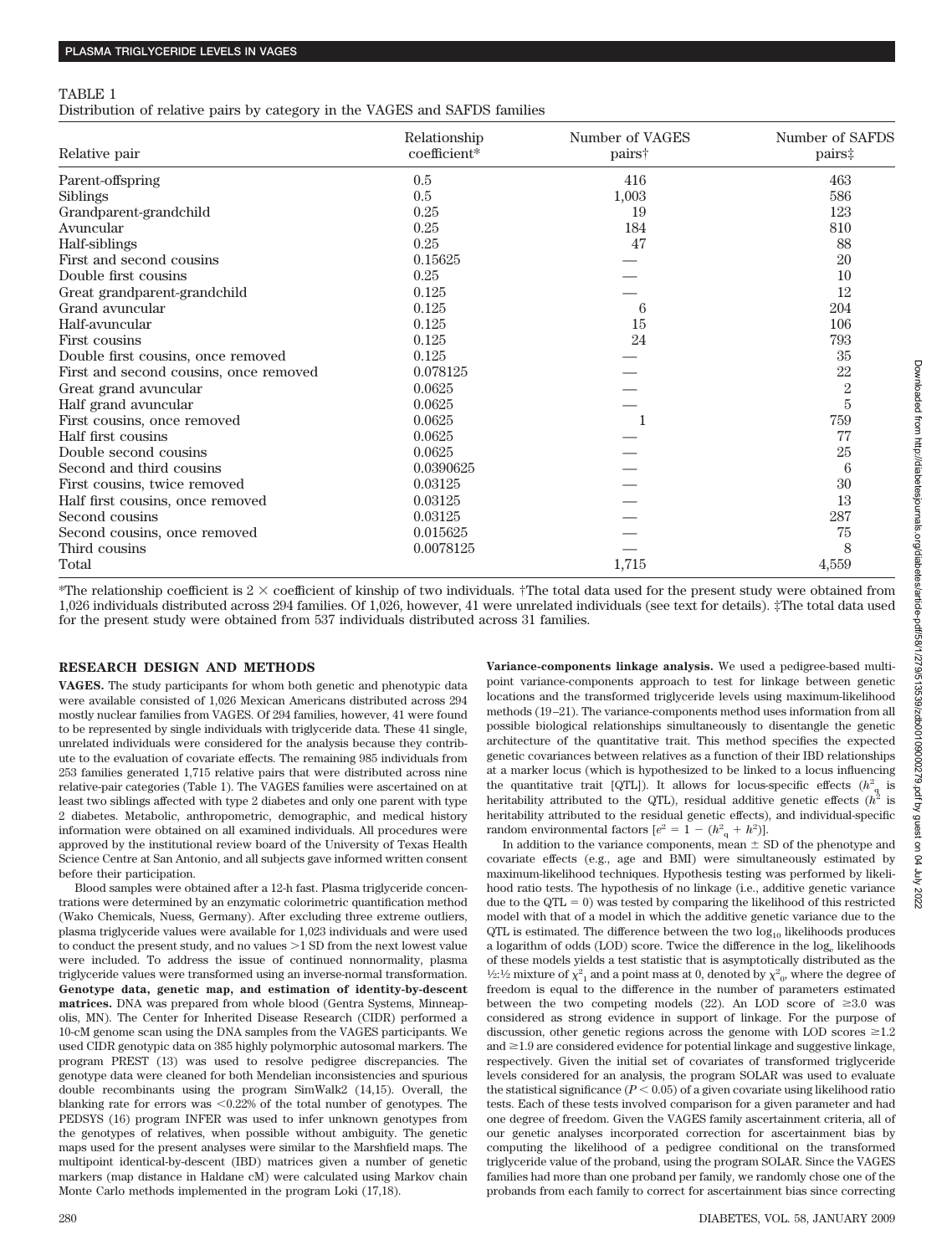Characteristics of VAGES and SAFDS participants for whom both phenotypic and genotypic data were available

| Variable                          | VAGES           | <b>SAFDS</b>    |
|-----------------------------------|-----------------|-----------------|
| $\boldsymbol{n}$                  | 1,026           | 537             |
| Age at examination (years)        | $49.6 \pm 13.1$ | $42.1 \pm 16.8$ |
| Female subjects (%)               | 65.9            | 58.3            |
| Diabetic subjects (%)             | 68.6            | 24.6            |
| BMI $\left(\frac{kg}{m^2}\right)$ | $33.2 \pm 8.0$  | $30.2 \pm 6.6$  |
| $ln$ BMI*                         | $3.5 \pm 0.2$   | $3.4 \pm 0.2$   |
| Plasma triglycerides $(mg/dl)$ †  | $159 \pm 136$   | $180 \pm 135$   |

Data are means  $\pm$  SD or percent.  $*ln = log$  transformed. †Plasma triglyceride values were transformed for the genetic analysis using inverse normal transformation.

for ascertainment bias in datasets ascertained on multiple affected probands can result in a loss of power to detect linkage (23,24). We performed simulation analysis to determine the empirical *P* value to verify our major linkage finding. A fully informative marker, not linked to triglyceride, was simulated, IBD information for this simulated marker was calculated, and linkage analysis was performed. The empirical *P* value was determined based on information obtained from 100,000 replicates. The statistical genetic analytical procedures were implemented in the SOLAR program.

**Single nucleotide polymorphism genotyping and association analysis.** We typed rs929434 in *AdipoR2* in the VAGES data to perform association analysis with triglyceride concentrations using methods described previously (4). DNA samples for genotyping were available for 907 individuals only.

**SAFDS.** The goals and related genetic investigations of SAFDS have been extensively described previously (25–27). Briefly, probands for SAFDS were individuals with type 2 diabetes, and all of the probands' first-, second-, and third-degree relatives aged  $\geq$  18 years were invited to participate in the study. Type 2 diabetes–related phenotypes were collected, and a 10-cM genome scan was performed by CIDR. The SAFDS baseline data used for this study were reported in Table 2, and 537 individuals from 31 complex, multigenerational families generated 4,559 relative pairs that were distributed across 24 relativepair categories (Table 1).

# **RESULTS**

The characteristics of the VAGES participants are reported in Table 2. After accounting for the significant covariate effects of sex and log-transformed BMI (*ln* BMI), the overall polygenic heritability  $(h^2)$  for transformed plasma triglyceride values was estimated to be  $46 \pm 7\%$ , with high statistical significance  $(P < 0.0001)$ . It should be noted that normality was maintained approximately, after adjustment for covariate influences (i.e., the skewness and kurtosis coefficients of the residuals is  $-0.01$  and  $-0.11$ , respectively). The initial set of covariates considered for evaluation of statistical significance included sex, age, age<sup>2</sup>, age  $\times$  sex, age<sup>2</sup>  $\times$  sex, and *ln* BMI. Following the determination of the heritability for triglycerides, the multipoint linkage analysis was conducted, and the results of our genome-wide linkage screen (i.e., peak LOD score by chromosome) are summarized in Fig. 1.

The strongest evidence for linkage  $(LOD = 2.4)$  of triglycerides occurred on chromosome 12 at  $\sim$ 26 cM near marker D12S391. The multipoint LOD scores obtained for transformed plasma triglyceride were plotted against map positions on chromosome 12 (Fig. 2). In addition to the evidence for suggestive triglyceride linkage on chromosome 12 near marker D12S391, four other regions on four



**FIG. 1. Summary of the genome-wide linkage scan for genes influencing (transformed) plasma triglyceride levels in VAGES.**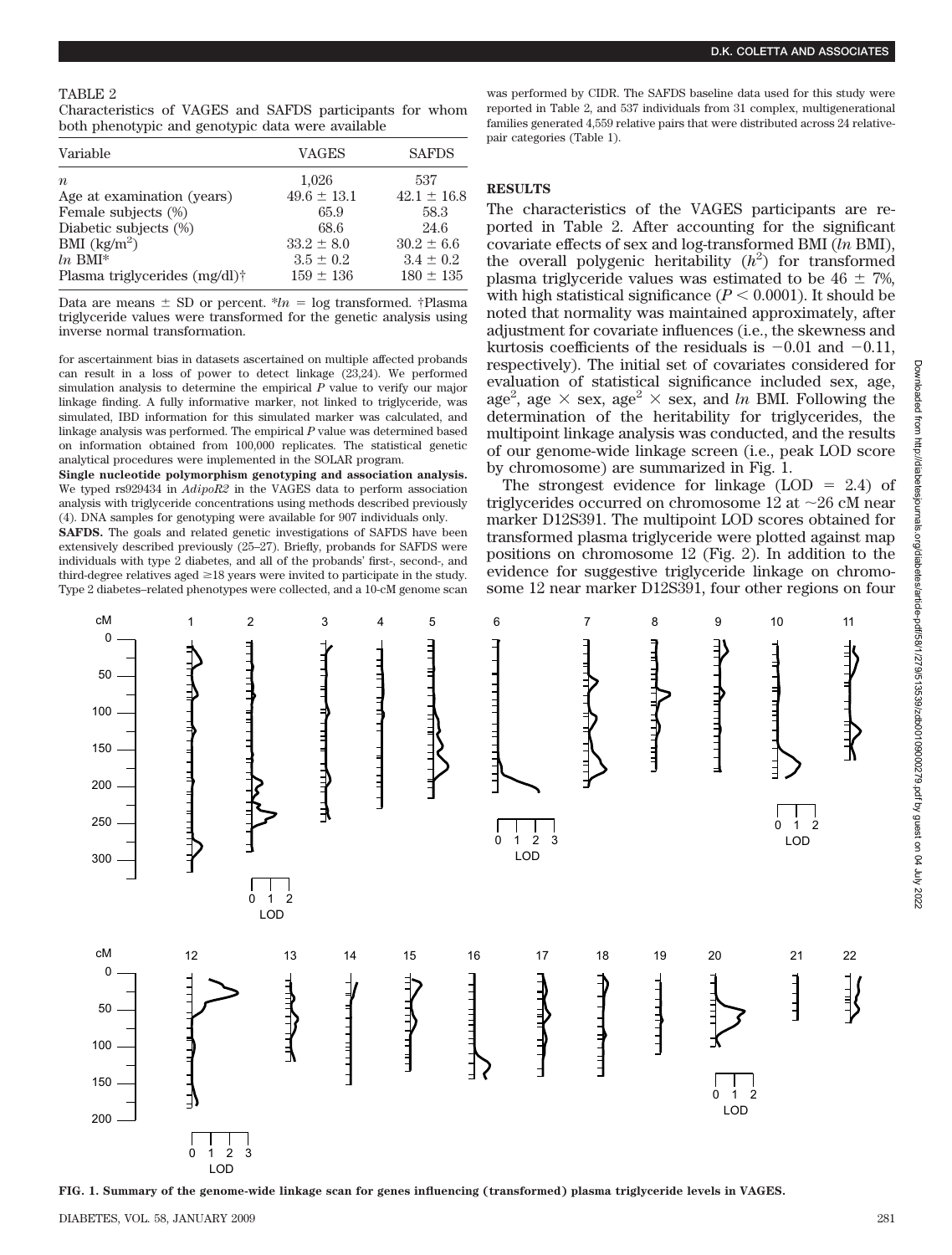

**FIG. 2. Multipoint linkage results for (transformed) plasma triglyceride levels at the chromosome 12 region in the VAGES, SAFDS, and combined VAGES and SAFDS datasets.**

separate chromosomes exhibited potential evidence for linkage, with LOD scores  $\geq$ 1.2 (Table 3).

Our linkage on chromosome 12p provides an independent replication of a similar finding in other Mexican-American data obtained from the SAFDS (3,4). Given that SAFDS has a new genome scan performed by CIDR (26), we reanalyzed the SAFDS data (3) but included all of the available triglyceride information  $(n = 537)$  compared with the initial linkage data based on a sample of 418 individuals) (Table 2) and the new (CIDR) chromosome 12 marker data. As in the case of VAGES, the plasma triglyceride values in SAFDS were transformed using the inversenormal transformation and the analysis incorporated correction for the ascertainment bias given the SAFDS ascertainment scheme (3). After adjusting for the significant covariate effects of age, sex, age  $\times$  sex, age<sup>2</sup>, and *ln* 

# TABLE 3

Chromosomal regions potentially linked (LOD  $\geq$ 1.2) to (transformed) plasma triglyceride levels

| Nearest marker                    | Distance<br>$(cM)^*$ | Chromosome<br>location | LOD |
|-----------------------------------|----------------------|------------------------|-----|
| D <sub>2</sub> S <sub>434</sub>   | 216                  | 2q                     | 1.3 |
| D6S1027                           | 187                  | 6 <sub>q</sub>         | 2.2 |
| D <sub>10</sub> S <sub>1656</sub> | 149                  | 10 <sub>q</sub>        | 1.2 |
| D <sub>20</sub> S <sub>477</sub>  | 47                   | 20 <sub>p</sub>        | 1.5 |

\*Marshfield data.

BMI on triglycerides, the reanalysis (the skewness and kurtosis values for residuals were 0.08 and 0.04, respectively) yielded potential evidence for linkage  $(LOD = 1.5)$ at  $\sim$ 17 cM near marker GATA49D12. Following this, we performed a combined VAGES and SAFDS plasma triglyceride linkage analysis using a combined chromosome 12 map and study-specific multipoint IBD matrices. After accounting for the above-said covariates and study as an additional covariate (the skewness and kurtosis coefficients for residuals were 0.07 and 0.02, respectively), the combined multipoint linkage analysis yielded significant evidence for linkage of transformed plasma triglycerides (LOD = 3.8, empirical *P* value =  $2.0 \times 10^{-5}$ ) to a genetic location at  $\sim 24$  cM between markers GATA49D12 (17 cM) and D12S391 (26 cM) on chromosome 12p (Fig. 2). The empirical *P* value that corresponds to our observed LOD score is similar to our nominal *P* value, which suggests that our nominal *P* value has not overstated the evidence of linkage.

As part of the present study, we genotyped  $(n = 907)$  the most strongly associated single nucleotide polymorphisms (SNPs) (rs929434) with triglycerides observed in the SAFDS  $(P = 0.00016)$  (4), in the VAGES data and found suggestive evidence in favor of association  $(P = 0.06505)$ . The rare allele was associated with decreased triglyceride concentrations in both the SAFDS and VAGES datasets. We obtained the combined *P* value (0.00013) using Fisher's combined *P* value approach, in turn finding a slight im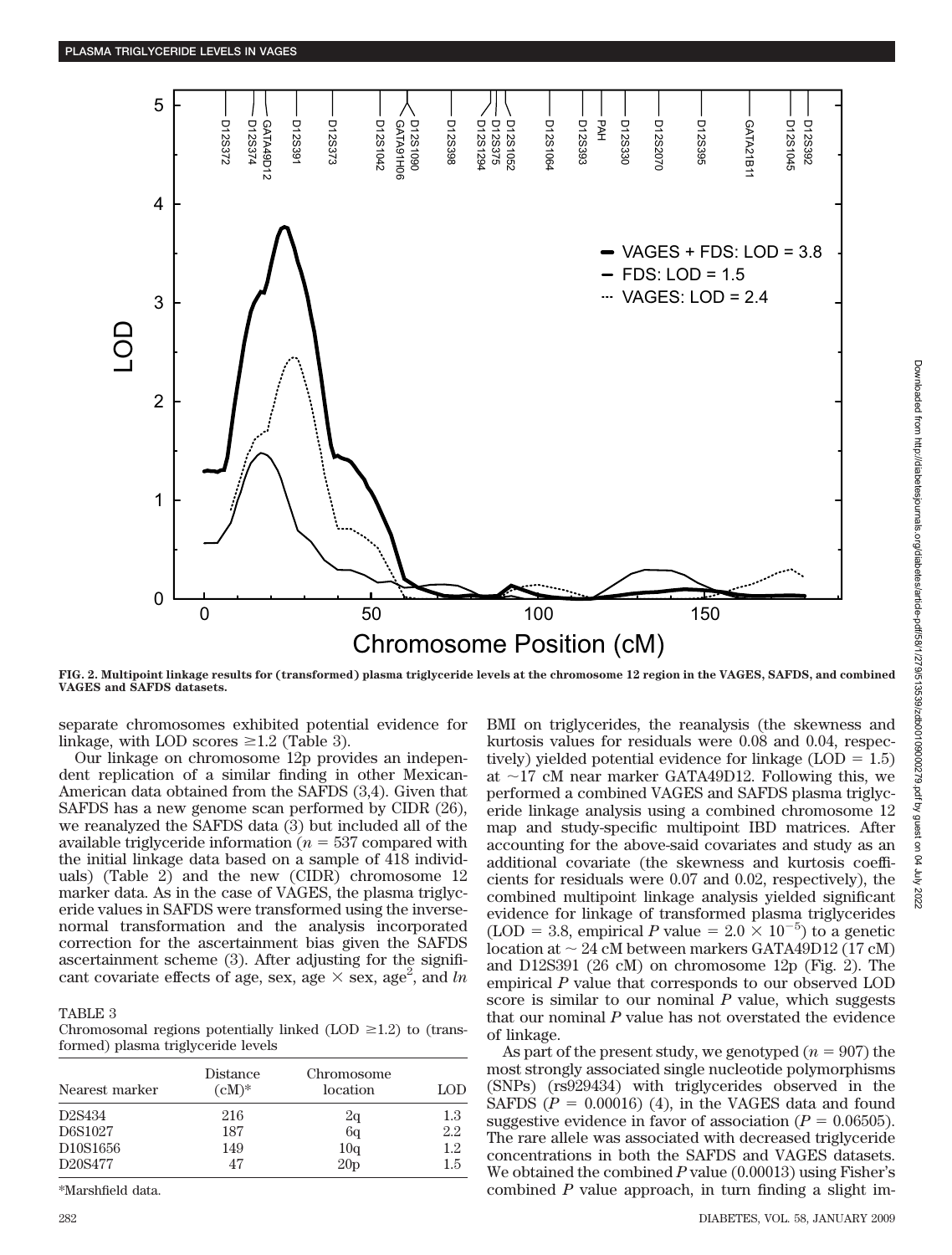provement in overall evidence for association. In the VAGES data, however, the observed suggestive association explains only a small portion  $(\sim 5\%)$  of the initial linkage signal.

# **DISCUSSION**

In this study, we report the results from a genome-wide linkage scan undertaken in VAGES to identify genes that influence variation in plasma triglyceride levels. We found that plasma triglyceride levels were suggestively linked to a genetic location near marker D12S391 on chromosome 12. Potential evidence for linkage also was observed on chromosomes 2q, 6q, 10q, and 20p. The linkage on chromosome 12 was an independent replication of our previously (or presently) reported triglyceride linkage finding in Mexican Americans from SAFDS, where we found modest evidence for linkage of plasma triglyceride levels at 12p (3,4). Our combined linkage analysis of VAGES and SAFDS increased our power to detect statistically significant evidence for linkage at  $12p$  (LOD = 3.8, empirical *P* value =  $2.0 \times 10^{-5}$ ). Taken together, these results provide strong evidence for a major susceptibility locus on 12p that influences plasma triglyceride levels in Mexican Americans.

Other genome-wide linkage screens in different populations reported evidence of linkage for plasma triglyceride levels on chromosomes 2p, 2q, 3q, 6q, 8q, 9q, 10p, 10q, 11p, 11q, 17q, and 19q (5–11). With the exception of 2q, 6q, and 10q, the majority of these loci appear to have no strong effects in the Mexican Americans. Consistent with our findings, a genome-wide linkage scan of plasma triglyceride concentrations in the Framingham Heart Study identified modest evidence for linkage on 12p (28). In contrast, the linkage of 12p to plasma triglyceride levels has not been replicated in the studies mentioned above (5–11), including a meta-analysis of genome-wide linkage studies for plasma triglyceride levels (12). This lack of replication is not surprising and may arise due to factors such as different study designs, sample size, choice or power of the statistical methods used, and genuine genetic heterogeneity. In addition, replication of a true linkage in a phenotype with complex inheritance patterns (e.g., oligogenic inheritance) appears to be difficult since it is likely to require a larger number of families than is required for initial detection (29). As can be seen from our present study, however, the combined VAGES and SAFDS linkage analysis provided stronger evidence for linkage of triglyceride levels on chromosome 12p compared with the independent linkage information provided by VAGES and SAFDS separately. In addition to these genome-wide linkage findings, more recently, genome-wide association studies have also identified additional loci/SNPs associated with triglyceride levels including *GCKR*, *LPL*, *APOA5*, and *TRIB1* (30 –33). These reported loci/SNPs do not overlap with the chromosomal regions that we have identified in the present study.

Many genes that could plausibly play a role in the regulation of plasma triglyceride levels reside within the critical linkage region at 12p. One of these positional candidate genes is adiponectin receptor 2 (*AdipoR2*, 12p13.33). AdipoR2 is one of two receptors that mediate the effects of adiponectin, an important regulator of energy homeostasis and glucose and lipid metabolism (34). As we reported previously (4), multiple SNPs in *AdipoR2* were significantly associated with decreased plasma triglyceride levels (4). In this same study, we demonstrated that one of these SNPs (rs929434) accounted for 47% of the linkage in the previously reported genome-wide linkage scan performed in a subset of SAFDS (3). In the present study, we found suggestive evidence in favor of association with  $rs929434$   $(P = 0.06505)$  in VAGES, and the observed suggestive association explains only a small portion  $(\sim 5\%)$  of the initial linkage signal. Following these findings, we have started typing a large battery of SNPs in *AdipoR2* to further confirm the association between genetic variation in *AdipoR2* and triglyceride levels.

In addition to our own findings, several other groups have reported that polymorphisms in *AdipoR2* are associated with type 2 diabetes, obesity, and other components of the insulin resistance syndrome (35–37). Interestingly, one of these association studies reported that *AdipoR2* polymorphisms were associated with decreased plasma triglyceride levels (35). Another gene of interest in this region of 12p is the wingless-type MMTV integration site family, member 5B (*WNT5B*). An association study in a Japanese population identified *WNT5B* as a new candidate for conferring susceptibility to type 2 diabetes (38). Their results suggest that the *WNT5B* gene plays an important role in the regulation of adipocyte function and might contribute to the pathogenesis of type 2 diabetes (38).

In conclusion, we found evidence for a major susceptibility locus on chromosome 12p influencing plasma triglyceride levels in Mexican Americans. The findings of the present study, combined with the SNP association studies performed in *AdipoR2* (4,35), indicate that this locus appears to have substantial influence on the phenotypic variation in plasma triglyceride levels in Mexican Americans. Further fine-structure mapping will be required to identify the remaining potential functional variants in this region contributing to the linkage signal.

## **ACKNOWLEDGMENTS**

This work was supported by a Veterans Administration Epidemiologic grant and supported in part by grants from the National Institutes of Health (DK42273, DK47482, DK53889, and DK70746). This work was also supported by an American Heart Association National Scientist Development grant (to D.K.C.). We thank CIDR for providing a genome scan using the VAGES data.

No potential conflicts of interest relevant to this article were reported.

We thank Marcel J. Fourcaudot and Lenore M. Rodriguez for excellent technical assistance. We thank our nurses (James King, John Kincaid, Rose Kaminski-Graham, and Norma Diaz) for their excellent care of the patients throughout the study. We thank the participants of VAGES and are grateful for their participation and cooperation.

## **REFERENCES**

- 1. Reaven GM: Pathophysiology of insulin resistance in human disease. *Physiol Rev* 75:473– 486, 1995
- 2. DeFronzo RA: Insulin resistance: a multifaceted syndrome responsible for NIDDM, obesity, hypertension, dyslipidaemia and atherosclerosis. *Neth J Med* 50:191–197, 1997
- 3. Duggirala R, Blangero J, Almasy L, Dyer TD, Williams KL, Leach RJ, O'Connell P, Stern MP: A major susceptibility locus influencing plasma triglyceride concentrations is located on chromosome 15q in Mexican Americans. *Am J Hum Genet* 66:1237–1245, 2000
- 4. Richardson DK, Schneider J, Fourcaudot MJ, Rodriguez LM, Arya R, Dyer TD, Almasy L, Blangero J, Stern MP, DeFronzo RA, Duggirala R, Jenkinson CP: Association between variants in the genes for adiponectin and its